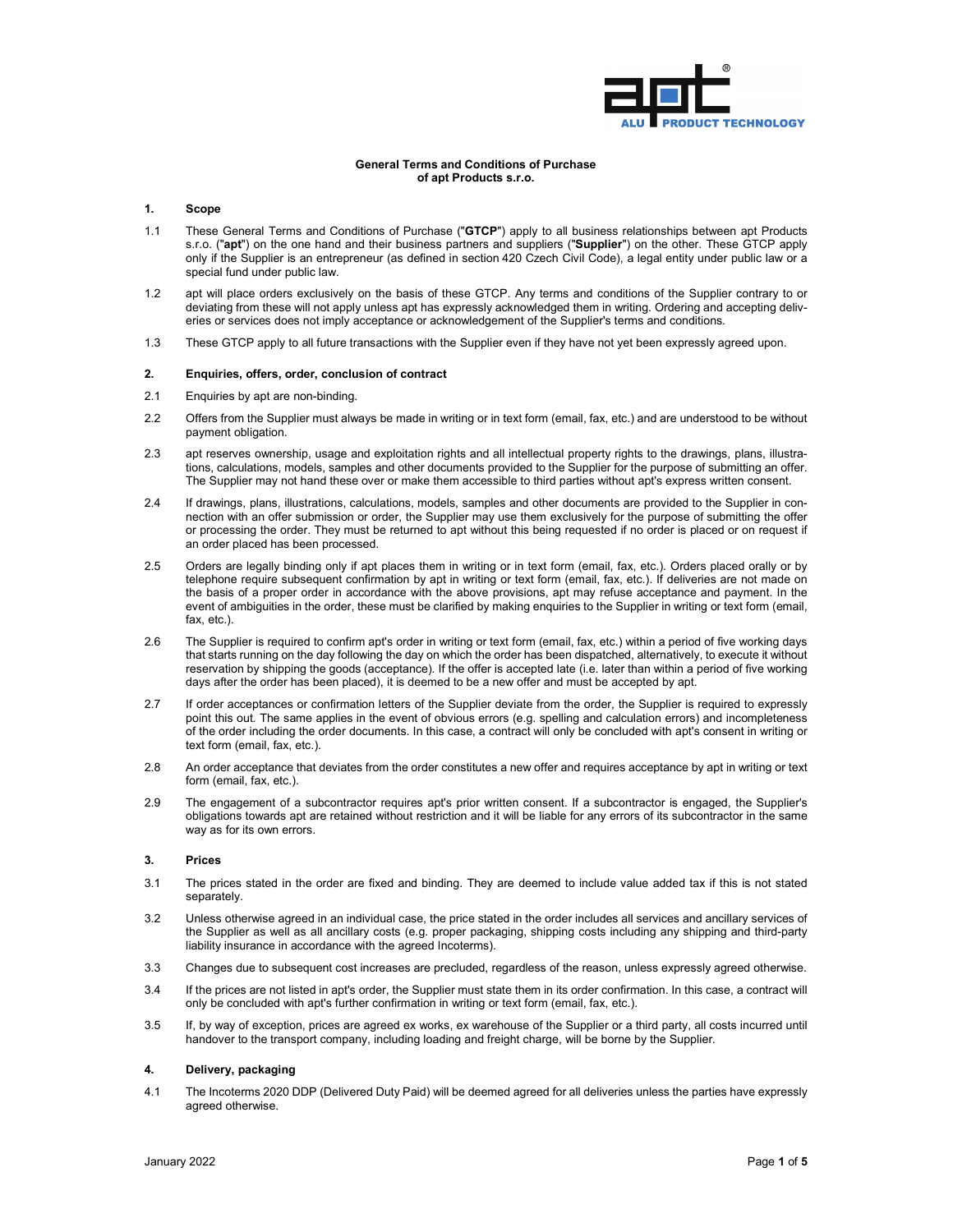

- 4.2 The Supplier should use environmentally friendly and, where possible, recyclable packaging materials. At apt's request, the Supplier must take back packaging material at the place of performance at its own expense.
- 4.3 The risk of accidental loss and accidental deterioration of the item will pass to apt upon handover at the place of performance. If the parties agreed that the item will be handed over only upon acceptance of apt, the risk will pass to apt when the acceptance becomes effective. In all other respects, the statutory provisions of the law on contracts for work and services apply accordingly in the event of acceptance.

### **5. Deadlines, periods, default**

- 5.1 Agreed delivery deadlines and periods are binding and are calculated from the date of the order was made. The arrival of the delivery at the place of receipt specified in the order or the successful acceptance, if such is contractually agreed or provided for by law, will be decisive for compliance therewith.
- 5.2 The Supplier is required to notify apt without undue delay in writing if circumstances occur or become known to them based on which the agreed time of delivery cannot be complied with.
- 5.3 Before the delivery deadline lapses, apt will not be required to accept delivery. Early deliveries or partial deliveries will be accepted by apt only in individual cases or if this has been expressly agreed. Otherwise, apt will have the right to return the delivery at the Supplier's expense. Even if apt accepts delivery, apt will not be required to make early payments.
- 5.4 If the Supplier is in default of delivery, apt will be entitled to the statutory claims. In particular, apt will be entitled to demand compensation instead of performance and to withdraw from the contract after a grace period of 7 days has lapsed fruitlessly. In addition, apt will be entitled to demand statutory default interest.
- 5.5 If the Supplier is in default, apt may in addition to further statutory claims demand fixed compensation for the loss incurred as a result of the default in the amount of 1 % of the net price of the goods delivered late per completed calendar week, but in total no more than 5 % of the net price of the goods delivered late. apt reserves the right to prove that a higher loss has been incurred. apt does not need to prove a minimum loss. The Supplier reserves the right to prove that apt did not suffer any loss at all or that any loss suffered was substantially less. Section 2050 of the Czech Civil Code will not apply.

#### **6. Force majeure**

- 6.1 In cases of force majeure or other unavoidable events for which apt is not to blame (including but not limited to war, threat of war, civil war, riot, terrorism, acts of war, fire, natural disasters, weather events, water damage, floods, epidemic, pandemic, organised and unorganised strikes and industrial action, operational disruptions of all kinds, lockouts, confiscations, import and export restrictions, government measures, defects and disturbances in energy and water supply, shortage of materials, raw materials and supplies, machines, means of transport, transport obstacles, delays in the granting of required official permits), apt will be released from its obligation to accept delivery for the duration of the hindrance. Claims of the Supplier for consideration or compensation are precluded in such cases.
- 6.2 Furthermore, apt is entitled without prejudice to other rights to withdraw from the contract in whole or in part if these events occur for a period exceeding 14 days or result in a reduction in apt's demands of more than 50%. .
- 6.3 If apt has to change the delivery schedule due to force majeure and the delivery is postponed, the Supplier will retain the goods concerned in accordance with apt's instructions and will deliver them after the force majeure has been remedied, unless clause 6.2 above applies.

# **7. Invoicing, payment**

- 7.1 Invoices must be issued promptly after the goods are shipped, and the order and item numbers must be stated on them. Value added tax must be itemised separately.
- 7.2 Payment will be made subject to proper delivery and correct pricing and calculation. If a defect subject to warranty is identified, apt will be entitled to withhold payment until the warranty obligation has been fulfilled.
- 7.3 The agreed price is due for payment within 30 calendar days of complete delivery and performance (including any agreed acceptance) and receipt of a proper invoice. If apt pays within 14 calendar days, apt is entitled to a 3 % discount on the net invoice amount and correspondingly, the Supplier is obliged to provide a credit note in the amount corresponding to the 3% discount within 14 calendar days. In the case of bank transfer, payment is deemed to have been made on time if apt's transfer order is received by apt's bank before expiry of the payment deadline; apt is not responsible for any delays caused by banks involved in the payment process.
- 7.4 apt will not owe interest on due payments. The Supplier is not entitled to a statutory default interest.
- 7.5 The Supplier only has a right of set-off or retention in respect of counterclaims that have been declared final and absolute or that are undisputed.

### **8. Condition of the goods, notification of defects, liability for material defects**

8.1 The Supplier warrants that its deliveries and services comply with the objective and subjective requirements as well as any installation requirements. This includes in particular that the deliveries and services comply with the contractual agreements on quality and use and are made of a material that is best suited and durable for the relevant contractual or operational purpose and for the stresses that occur. They must also comply with the VDE provisions, the law on technical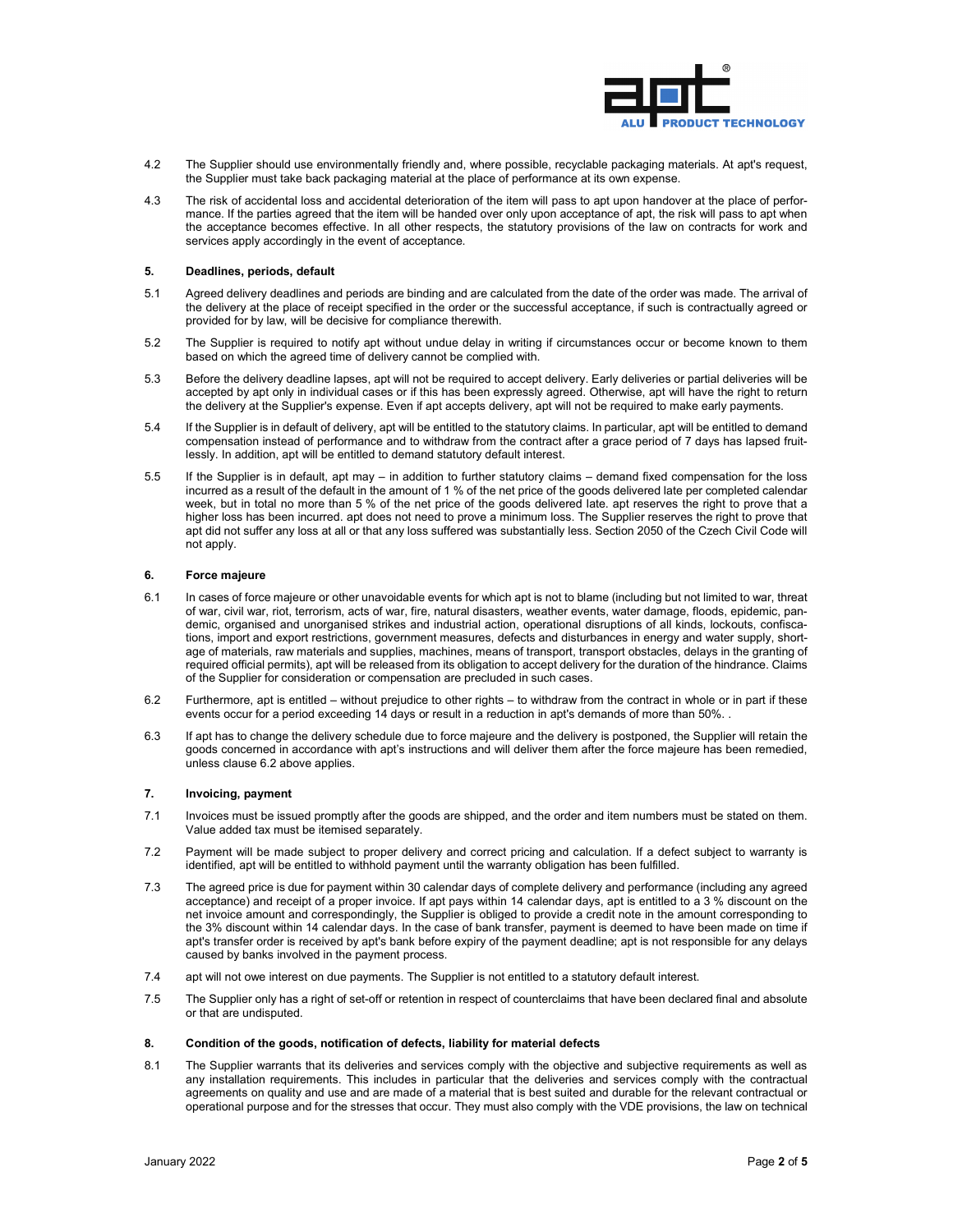

work equipment, the relevant accident prevention, occupational safety and environmental provisions, the relevant technical standards and the generally recognised rules of technology. Knowledge that goes beyond the state of the art must be communicated to apt without apt having to request this.

- 8.2 The properties or characteristics stated in the specification according to the order or in quality assurance agreements must be fulfilled by the purchased item as agreed quality characteristics.
- 8.3 If the Supplier receives drawings, samples or other specifications from apt, these alone will be decisive for the type, quality and design of the goods to be delivered.
- 8.4 The inspection of the delivered goods will be carried out in accordance with apt's quality guidelines and will be limited to defects that become apparent during apt's incoming goods inspection, including an external examination which includes the delivery documents (e.g. transport damage, delivery of the wrong items and delivery of less quantity than requested), or which become apparent during apt's random quality checks. In other respects, it will depend on the extent to which an inspection is feasible in the ordinary course of business, taking into account the circumstances of the individual case. A notification of defect is timely within the meaning of section 2112 (1) Czech Civil Code if it is sent within a period of five working days from receipt of the goods in the case of visible defects and within a period of five working days from their discovery in the case of hidden defects. Where acceptance has been agreed, there will be no inspection duty.
- 8.5 Payment for the goods does not imply their approval as being in conformity with the contract and free from defects.
- 8.6 If the goods delivered have material defects, apt will be entitled without restriction to the statutory claims for defects arising therefrom, subject to the following provision. apt may, at its own discretion, demand subsequent performance by remedying the defect (rectification) or delivery of defect-free goods (replacement). apt will also be entitled to remedy the defect itself or have it remedied by third parties at the Supplier's expense if the Supplier fails to comply with its obligation to provide subsequent performance within a reasonable period set by apt that will be no later than 14 days. This will also apply if it is not possible to wait for the Supplier to remedy the defect due to a danger in delay or particular urgency.
- 8.7 If the goods have been installed in or attached to another item in line with their nature and intended use, subsequent performance will also include the removal of the defective goods and their re-installation or reattachment as well as the reimbursement of associated expenses. This will also apply if apt remained unaware of the defect during installation or attachment due to gross negligence.
- 8.8 A fixed processing fee of EUR 60 will be charged per a notification of defect. Section 2050 of the Czech Civil Code will not apply.

## **9. Limitation periods**

- 9.1 The mutual claims of the contractual parties will become statute-barred in accordance with the statutory provisions unless otherwise stated below.
- 9.2 Notwithstanding section 2112 (1) Czech Civil Code, the general limitation period for claims based on defects is three years from transfer of risk. If goods have to be expressly accepted by apt, the limitation period does not begin until effective acceptance by apt. The three-year limitation period also applies accordingly to claims arising from defects of title, whereby the statutory limitation period for *in rem* claims of third parties (section 629 (2) Czech Civil Code ) remains unaffected; claims arising from defects of title will furthermore not become statute-barred in any case as long as the third party can still assert the right against apt – in particular because the matter is not statute-barred.
- 9.3 The statutory limitation periods applicable to the sale of goods including the above extension apply to all contractual claims for defects to the extent provided by law. If apt is also entitled to non-contractual claims for compensation due to a defect, the regular statutory limitation period (sections 620 (2), 629 (2) and637 Czech Civil Code) applies to this, unless application of the limitation periods of the sale of goods law including the above extensions leads to a longer limitation period in individual cases.

#### **10. Recourse against Supplier**

- 10.1 The statutory rights of recourse against the Supplier will accrue to apt without restriction in addition to the claims for defects. apt will in particular be entitled, without this restricting its right of choice, to demand from the Supplier precisely the type of subsequent performance (rectification or replacement) that apt owes its customers in individual cases.
- 10.2 Before apt acknowledges or settles a claim for defects raised by one of apt's customers (including reimbursement of expenses pursuant to section 2109 Czech Civil Code ), apt will inform the Supplier and briefly describe the facts and asks for their written statement. If the Supplier does not provide a written statement in a timely manner and no amicable solution is found, the claim for defects made by apt's customer to apt will be deemed as recourse to the Supplier. In this case, the Supplier will be responsible for providing counter-evidence.
- 10.3 apt's rights of recourse will also apply if the defective goods have been further processed by apt or another company, for example by being installed in another product.

## **11. Tools, drawings, confidentiality**

- 11.1 apt reserves title in and copyright to any tools, samples, models, drawings or other documents provided. They may not be made accessible to third parties without apt's consent and must be returned promptly on request.
- 11.2 The Supplier is required to use the tools exclusively for manufacturing the goods ordered by apt. It is also required to insure the tools belonging to apt at its own cost against damage due to fire, water and theft at reinstatement value. At the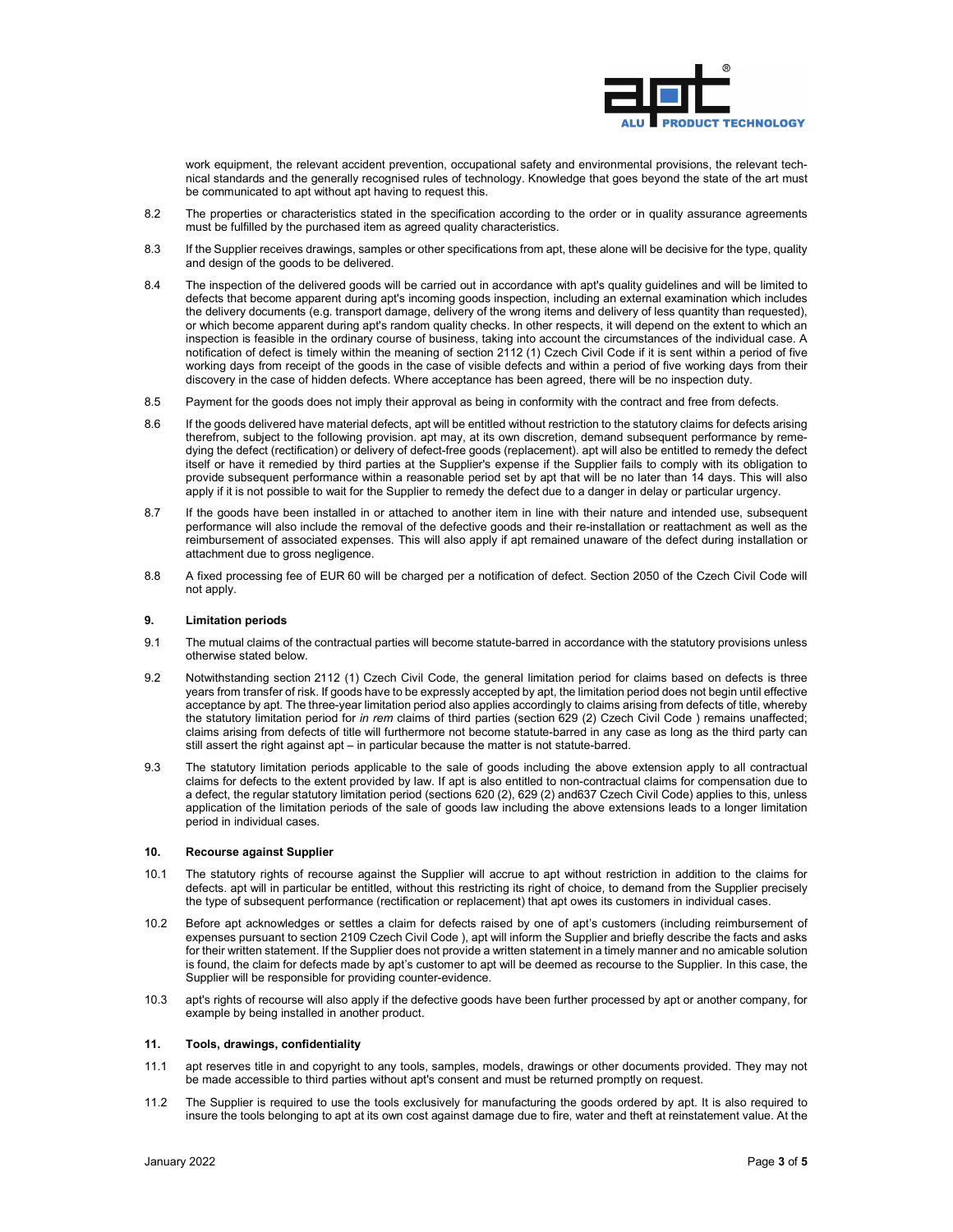

same time, it hereby assigns to apt all compensation claims under this insurance policy; apt hereby accepts such assignment. Furthermore, the Supplier is required to carry out any necessary maintenance, inspection, service and repair work on apt's tools at its own cost in good time. The Supplier must notify apt immediately of any faults.

- 11.3 The Supplier is required to keep any illustrations, drawings, calculations and other documents and information which it receives strictly confidential. Such documents may only be disclosed to third parties with express prior consent. The confidentiality obligation will continue to apply after this contract has been executed; it lapses if and to the extent that the manufacturing know-how contained in the illustrations, drawings, calculations and other documents provided becomes generally known.
- 11.4 If the Supplier, its governing bodies, employees or vicarious agents violate any of the above obligations, the Supplier will be liable for compensation unless it is not responsible for the breach of duty.

## **12. Intellectual property rights**

- 12.1 The Supplier warrants that the delivery and use of the goods ordered by apt in Germany and abroad do not violate any industrial property rights or other rights of third parties.
- 12.2 If claims are filed against apt by a third party, the Supplier will be required to indemnify apt against such claims on first written request. This also applies with regard to all necessary expenses incurred by apt from or in connection with this claim.
- 12.3 The limitation period for the claim for indemnification is three years, calculated from the time apt obtains knowledge of the claim filed by the third party.

## **13. Provision, reservation of title**

- 13.1 apt reserves title in the items provided by apt (reserved goods). These must be stored clearly and separately from other items and must be identified as the property of apt. They must also be sufficiently insured against fire, water and theft.
- 13.2 Processing or re-working by the Supplier will be carried out on behalf of apt. If apt's reserved goods are processed together with other items which do not belong to apt, apt will acquire joint title in the new item in the ratio of the value of apt's item (purchase price plus VAT) to that of the other processed items at the time of processing. The Supplier will hold the sole title or the joint title in custody on apt's behalf free of charge.
- 13.3 The above provision under 13.2 will apply accordingly if the item apt provides is inseparably intermixed with other items that do not belong to apt. If, however, one of these processes gives rise to sole title on the part of the Supplier, because an item belonging to the Supplier constitutes the main item, it will be deemed to be agreed that the Supplier will transfer joint title of this item to apt in proportion to the value of the reserved goods (purchase price plus VAT) in relation to the entire item and will hold the joint title thus created in custody on apt's behalf free of charge.
- 13.4 Title to the goods must be transferred to apt unconditionally and regardless of whether or not the purchase price has been paid. If, however, in an individual case, apt accepts an offer by the Supplier to transfer title conditional on payment of the purchase price, the Supplier's reservation of title will expire at the latest on payment of the purchase price for the goods delivered. apt will remain authorised in the ordinary course of business to resell the goods even before payment of the purchase price, assigning the resulting receivable in advance (alternatively, the simple reservation of title extended to the resale will apply). All other forms of reservation of title, especially extended and forwarded reservation of title and reservation of title extended to further processing, are precluded.

## **14. Product liability**

- 14.1 Should the Supplier be responsible for product defect under section 2939 Czech Civil Code, the Supplier is required to release apt on first request from compensation claims of third parties, including the necessary costs of defence against these claims, if the cause of this product damage lies within its sphere of control and organisation and it is liable itself to third parties.
- 14.2 If apt has to carry out a recall based on situation described in 14.1, the Supplier will be required to reimburse apt for all expenses arising from or in connection with the recall carried out by apt. This will not affect any further-reaching statutory claims of apt.
- 14.3 apt will inform the Supplier as far as possible and reasonable of the content and scope of the recall and give them the opportunity to comment.
- 14.4 The Supplier undertakes to take out and maintain a product liability insurance policy with an appropriate sum insured for personal injury and property damage to cover the risks resulting from the performance of the contract. This insurance must provide coverage of at least EUR 5 million per loss event and at least EUR 10 million per calendar year. The Supplier is required to provide apt with proof of such insurance and the cover amounts on request. If apt is entitled to claims that exceed the coverage agreed by the Supplier, these will remain unaffected.

### **15. Set-off, retention**

The Supplier will only have the right to set off claims against apt that are undisputed or have been declared final and absolute.